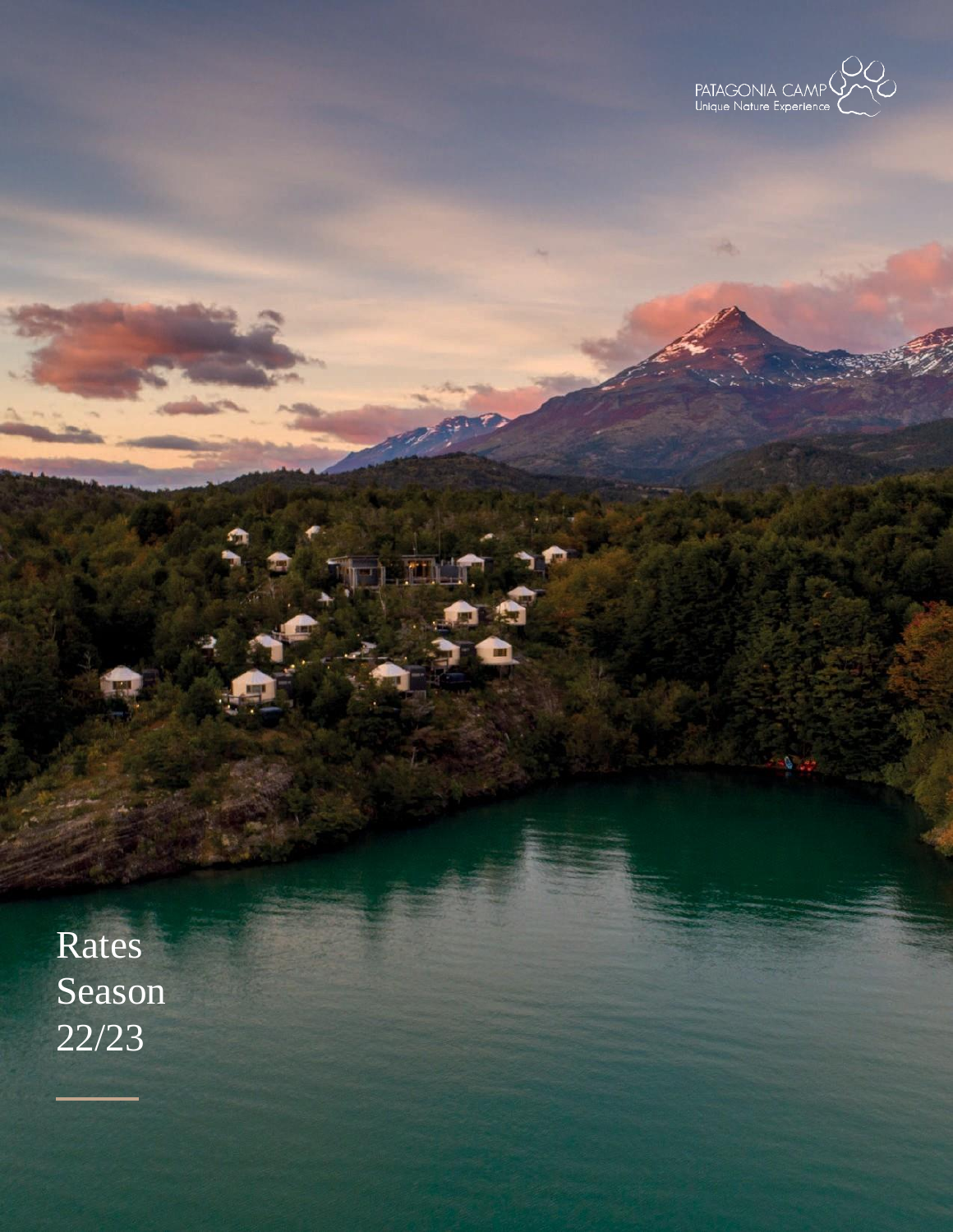### All Inclusive Shared Program



|               | All Inclusive                                                             | ⋒<br>1 Room                                                                                 |            | $\Gamma$                           | Ensuite Bathroom | Private Balcony         |            |  |  |
|---------------|---------------------------------------------------------------------------|---------------------------------------------------------------------------------------------|------------|------------------------------------|------------------|-------------------------|------------|--|--|
|               | <b>Shared Program</b><br>(rates per person in<br>USD only for foreigners) | Shoulder<br>Season                                                                          |            | 1Sept-31Oct2022<br>1Apr-31May 2023 | High<br>Season   | 1Nov 2022 - 31 Mar 2023 |            |  |  |
| YURT          | <b>Rates Per Person</b>                                                   | SGL                                                                                         | <b>DBL</b> | <b>CHD</b>                         | SGL              | <b>DBL</b>              | <b>CHD</b> |  |  |
| <b>Deluxe</b> | 2 nights program                                                          | 1.790                                                                                       | 1.390      | 970                                | 2.700            | 1.840                   | 1.290      |  |  |
|               | 3 nights program                                                          | 2.490                                                                                       | 1.930      | 1.370                              | 3.550            | 2.710                   | 1.980      |  |  |
|               | 4 nights program                                                          | 3.030                                                                                       | 2.350      | 1.640                              | 4.270            | 3.410                   | 2.410      |  |  |
|               | 5 nights program                                                          | 3.740                                                                                       | 2.890      | 2.060                              | 5.130            | 4.280                   | 3.100      |  |  |
|               |                                                                           | CHD Rate conditions: minimum paid 2DBL + 1CHD or 1SGL + 1CHD (Child from 10 years or older) |            |                                    |                  |                         |            |  |  |

2 nights program 1.970 1.970 1.520 1.520 1.070 2.970 2.970 2.020 2.020 1.420 3 nights program 2.740 2.120 1.510 3.910 2.990 2.180 4 nights program 3.340 2.590 1.820 4.700 3.750 2.660 5 nights program 4.120 3.190 2.260 5.650 4.710 3.410 **JRT** Deluxe Jacuzzi SGL DBL CHD SGL DBL CHD High 1Nov2022-31Mar2023 Season 1Sept-31Oct2022 1Apr-31May2023 Shoulder Season 1 Room **I** Ensuite Bathroom **Private Balcony** Butdoor Jacuzzi All Inclusive Shared Program *(rates per person in USD only for foreigners)* Rates Per Person

CHDRateconditions:minimumpaid2DBL+1CHDor1SGL+1CHD(Childfrom10years orolder)

|              | All Inclusive                                                      | ⋒<br>1 Room        | $\mathbb{H}$<br>Ensuite Bathroom   | Private Balcony | $\overbrace{1}^{\frac{16}{3}}$ Outdoor Jacuzzi<br>Lounge Room |
|--------------|--------------------------------------------------------------------|--------------------|------------------------------------|-----------------|---------------------------------------------------------------|
|              | Shared Program<br>(rates per person in<br>USD only for foreigners) | Shoulder<br>Season | 1Sept-31Oct2022<br>1Apr-31May 2023 | High<br>Season  | 1Nov 2022-31Mar 2023                                          |
| <b>YURT</b>  | Rates Per Person                                                   | SGL                | <b>DBL</b>                         | SGL             | <b>DBL</b>                                                    |
| <b>Suite</b> | 2 nights program                                                   | 2.080              | 1.600                              | 3.260           | 2.310                                                         |
|              | 3 nights program                                                   | 3.030              | 2.400                              | 4.360           | 3.400                                                         |
|              | 4 nights program                                                   | 3.800              | 3.050                              | 5.310           | 4.360                                                         |
|              | 5 nights program                                                   | 4.680              | 3.800                              | 6.400           | 5.430                                                         |
|              |                                                                    |                    |                                    |                 |                                                               |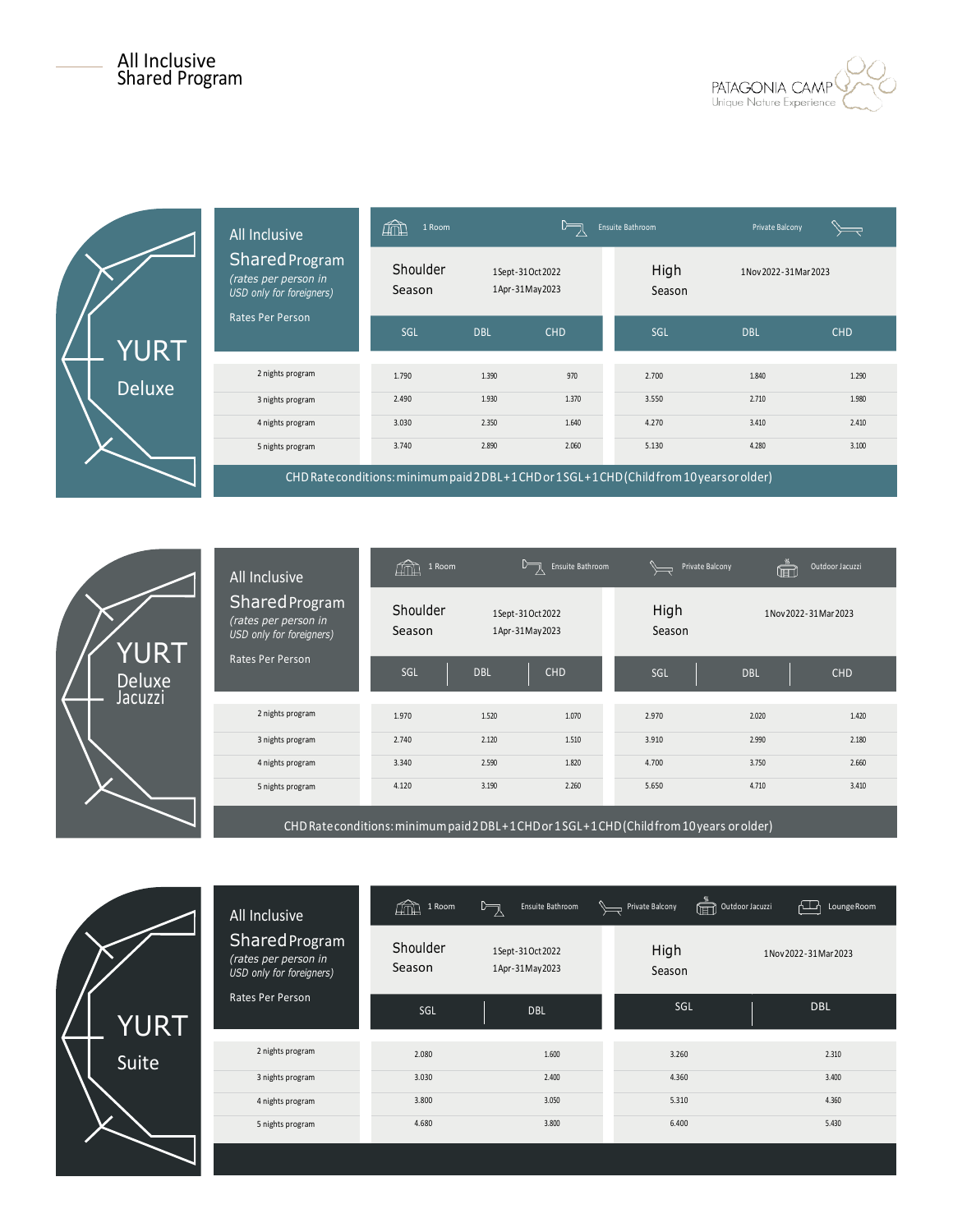|  |             | All Inclusive                                                      | m                  | 2 Connected Rooms | ⊫                                 | <b>EnsuiteBathroom</b> |                                                                                    | Private Balcony | Ť          | Outdoor Jacuzzi          |
|--|-------------|--------------------------------------------------------------------|--------------------|-------------------|-----------------------------------|------------------------|------------------------------------------------------------------------------------|-----------------|------------|--------------------------|
|  |             | Shared Program<br>(rates per person in<br>USD only for foreigners) | Shoulder<br>Season |                   | 1Sept-31Oct2022<br>1Apr-31May2023 |                        | High<br>Season                                                                     |                 |            | 1 Nov 2022 - 31 Mar 2023 |
|  | <b>YURT</b> | <b>Rates Per Person</b>                                            | <b>TPL</b>         | QDPL              | <b>DBL</b>                        | <b>CHD</b>             | <b>TPL</b>                                                                         | QDPL            | <b>DBL</b> | <b>CHD</b>               |
|  | Family      | 2 nights program                                                   | 1.520              | 1.300             | 1.520                             | 760                    | 2.020                                                                              | 1.710           | 2.020      | 1.010                    |
|  |             | 3 nights program                                                   | 2.120              | 1.820             | 2.120                             | 1.060                  | 2.990                                                                              | 2.540           | 2.990      | 1.490                    |
|  |             | 4 nights program                                                   | 2.590              | 2.270             | 2.590                             | 1.280                  | 3.750                                                                              | 3.280           | 3.750      | 1.880                    |
|  |             | 5 nights program                                                   | 3.190              | 2.790             | 3.190                             | 1.590                  | 4.710                                                                              | 4.110           | 4.710      | 2.360                    |
|  |             |                                                                    |                    |                   |                                   |                        | * Family Yurt conditions: Minimum paid 2 DBL+ 2 CHD (Child from 10 years or older) |                 |            |                          |

## All inclusive shared programs include

- Accommodation inDeluxeYurt,DeluxeYurt +Jacuzzi, SuiteYurt

or Family Yurt depending on your request.

- Fullboard(buffetbreakfast/lunchorboxlunch/menudinner).

- Open bar (house wines & standard liquors included; premium wines & liquors available withan additional cost).

- Daily shared excursions from our catalogue of included activities to Torres del Paine National Park and surroundings (excursions are subject to availability and weather conditions. Excursions are organized in groups of two Yurts minimum at guest arrival).

- Bilingual guides(Spanish / English).

- Entrance fee to Torres del Paine National Park.

- Regular transfers from and to Punta Arenas, Puerto Natales, Cancha Carrera or Cerro Castillo (transfer from and to El Calafate available with an additional cost).

- Transferschedules are subject to changes without prior notice.

### All inclusive shared programs don't include

### Sharedtransfers

Transfer IN From: PuntaArenas city Punta Arenas airport Puerto Natales Cerro Castillo

Transfer OUT from Patagonia Camp to: Puerto Natales Punta Arenas airport Punta Arenas city Cancha Carrera

*\*ChecktransferscheduleinourTransferinandTransferout time table.Sharedtransferswithother guests of Patagonia*

#### *\*\* Note:*

*FromDecember15,2022toJanuary15,2023only3to5 nightsAllinclusive programs will be sold. (Specialbooking conditionsandpaymentpolicyapplies for this peak season, check our cancellation policies).*

- Phone calls.

- Laundry.

- Premium liquors and wines.

- Any other wine alternatives differentfrom the house wine.

- Anyother items not mentioned or extras.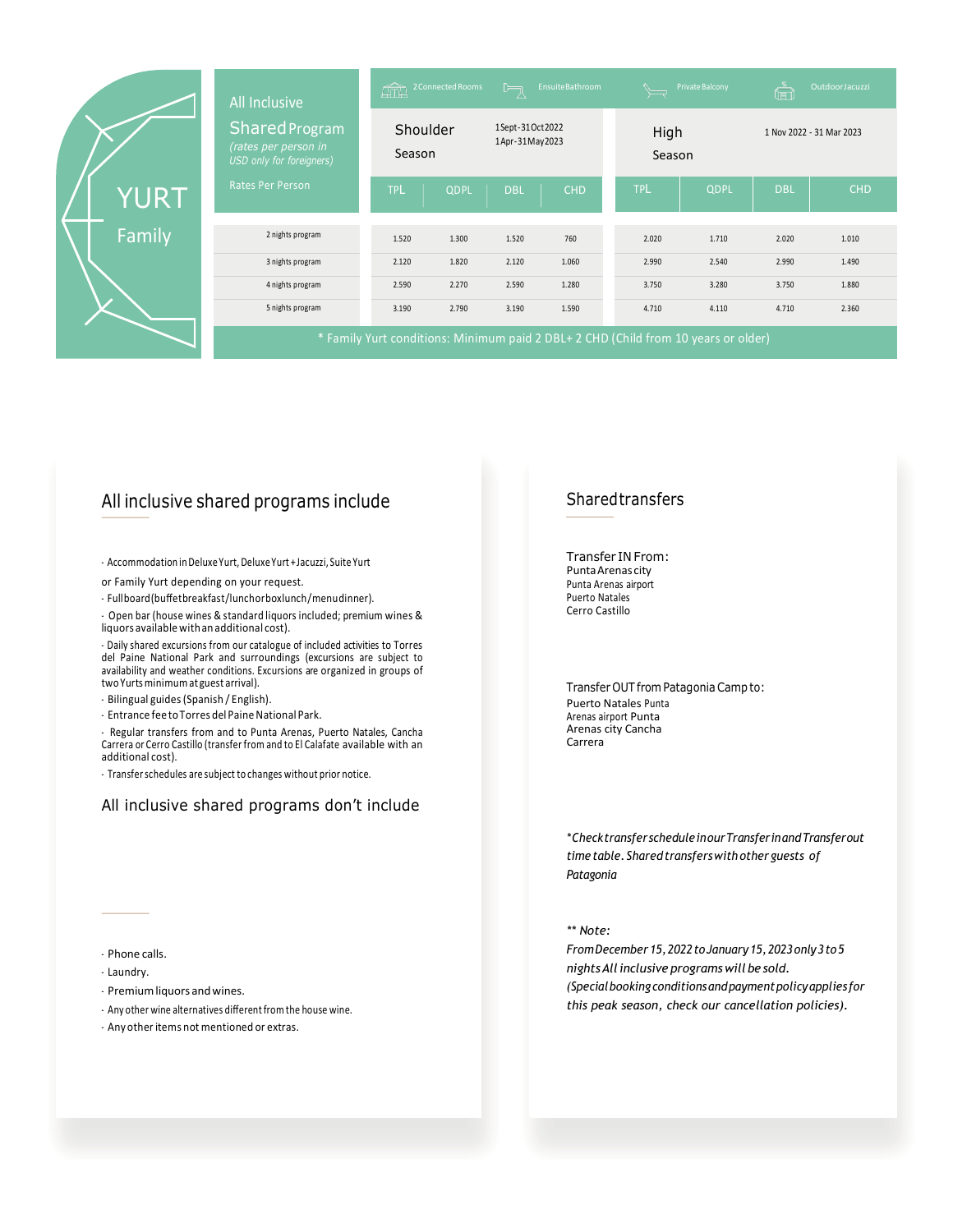



|                       | All Inclusive                                                       | ЩŲ<br>1 Room       | $\forall$  | Ensuite Bathroom                  | Private Balcony<br>$\smash{\smash{\smash{\smash{\sqcup}}\nolimits}}$                    | 屇          | Outdoor Jacuzzi      |
|-----------------------|---------------------------------------------------------------------|--------------------|------------|-----------------------------------|-----------------------------------------------------------------------------------------|------------|----------------------|
|                       | Private Program<br>(rates per person in<br>USD only for foreigners) | Shoulder<br>Season |            | 1Sept-31Oct2022<br>1Apr-31May2023 | High<br>Season                                                                          |            | 1Nov 2022-31Mar 2023 |
| YURT<br><b>Deluxe</b> | Rates Per Person                                                    | SGL                | <b>DBL</b> | <b>CHD</b>                        | SGL                                                                                     | <b>DBL</b> | <b>CHD</b>           |
| Jacuzzi               | 2 nights program                                                    | 4.100              | 2.490      | 1.790                             | 4.790                                                                                   | 2.790      | 1.990                |
|                       | 3 nights program                                                    | 5.490              | 3.290      | 2.300                             | 6.390                                                                                   | 3.890      | 2.690                |
|                       | 4 nights program                                                    | 6.780              | 3.990      | 2.710                             | 7.890                                                                                   | 4.890      | 3.290                |
|                       | 5 nights program                                                    | 8.170              | 4.790      | 3.220                             | 9.490                                                                                   | 5.990      | 3.990                |
|                       |                                                                     |                    |            |                                   | CHD Rate conditions: minimum paid 2DBL+1CHD or 1SGL+1CHD (Child from 10 years or older) |            |                      |

|              | All Inclusive                                                       | ⊯<br>1 Room        | $\mathbb{F}_{\mathbb{Z}}$<br>Ensuite Bathroom | Private Balcony | Lounge Room<br>Ō<br>Outdoor Jacuzzi |
|--------------|---------------------------------------------------------------------|--------------------|-----------------------------------------------|-----------------|-------------------------------------|
|              | Private Program<br>(rates per person in<br>USD only for foreigners) | Shoulder<br>Season | 1Sept-31Oct2022<br>1Apr-31May2023             | High<br>Season  | 1Nov 2022 - 31 Mar 2023             |
| <b>YURT</b>  | Rates Per Person                                                    | SGL                | <b>DBL</b>                                    | SGL             | <b>DBL</b>                          |
| <b>Suite</b> | 2 nights program                                                    | 4.920              | 2.990                                         | 5.790           | 3.390                               |
|              | 3 nights program                                                    | 6.590              | 3.990                                         | 7.690           | 4.690                               |
|              | 4 nights program                                                    | 8.190              | 4.890                                         | 9.490           | 5.890                               |
|              | 5 nights program                                                    | 9.860              | 5.890                                         | 11.390          | 7.190                               |
|              |                                                                     |                    |                                               |                 |                                     |

|             | All Inclusive                                                       | m                  | 2 Connected Rooms | $\mapsto$<br>△                    | Ensuite Bathroom |                | Private Balcony                                                                                                                                                                                                                                                        | Ò          | Outdoor Jacuzzi          |
|-------------|---------------------------------------------------------------------|--------------------|-------------------|-----------------------------------|------------------|----------------|------------------------------------------------------------------------------------------------------------------------------------------------------------------------------------------------------------------------------------------------------------------------|------------|--------------------------|
|             | Private Program<br>(rates per person in<br>USD only for foreigners) | Shoulder<br>Season |                   | 1Sept-31Oct2022<br>1Apr-31May2023 |                  | High<br>Season |                                                                                                                                                                                                                                                                        |            | 1 Nov 2022 - 31 Mar 2023 |
| <b>YURT</b> | <b>Rates Per Person</b>                                             | <b>TPL</b>         | QDPL              | <b>DBL</b>                        | <b>CHD</b>       | <b>TPL</b>     | QDPL                                                                                                                                                                                                                                                                   | <b>DBL</b> | <b>CHD</b>               |
| Family      | 2 nights program                                                    | 2.490              | 2.120             | 2.490                             | 1.245            | 2.790          | 2.390                                                                                                                                                                                                                                                                  | 2.790      | 1.395                    |
|             | 3 nights program                                                    | 3.290              | 2.790             | 3.290                             | 1.645            | 3.890          | 3.300                                                                                                                                                                                                                                                                  | 3.890      | 1.945                    |
|             | 4 nights program                                                    | 3.990              | 3.390             | 3.990                             | 1.995            | 4.890          | 4.190                                                                                                                                                                                                                                                                  | 4.890      | 2.445                    |
|             | 5 nights program                                                    | 4.790              | 4.060             | 4.790                             | 2.395            | 5.990          | 5.100                                                                                                                                                                                                                                                                  | 5.990      | 2.995                    |
|             |                                                                     |                    |                   |                                   |                  |                | $\Phi = -9.3t + 1.1t + 1.1t + 1.1t + 1.1t + 1.1t + 1.1t + 1.1t + 1.1t + 1.1t + 1.1t + 1.1t + 1.1t + 1.1t + 1.1t + 1.1t + 1.1t + 1.1t + 1.1t + 1.1t + 1.1t + 1.1t + 1.1t + 1.1t + 1.1t + 1.1t + 1.1t + 1.1t + 1.1t + 1.1t + 1.1t + 1.1t + 1.1t + 1.1t + 1.1t + 1.1t + $ |            |                          |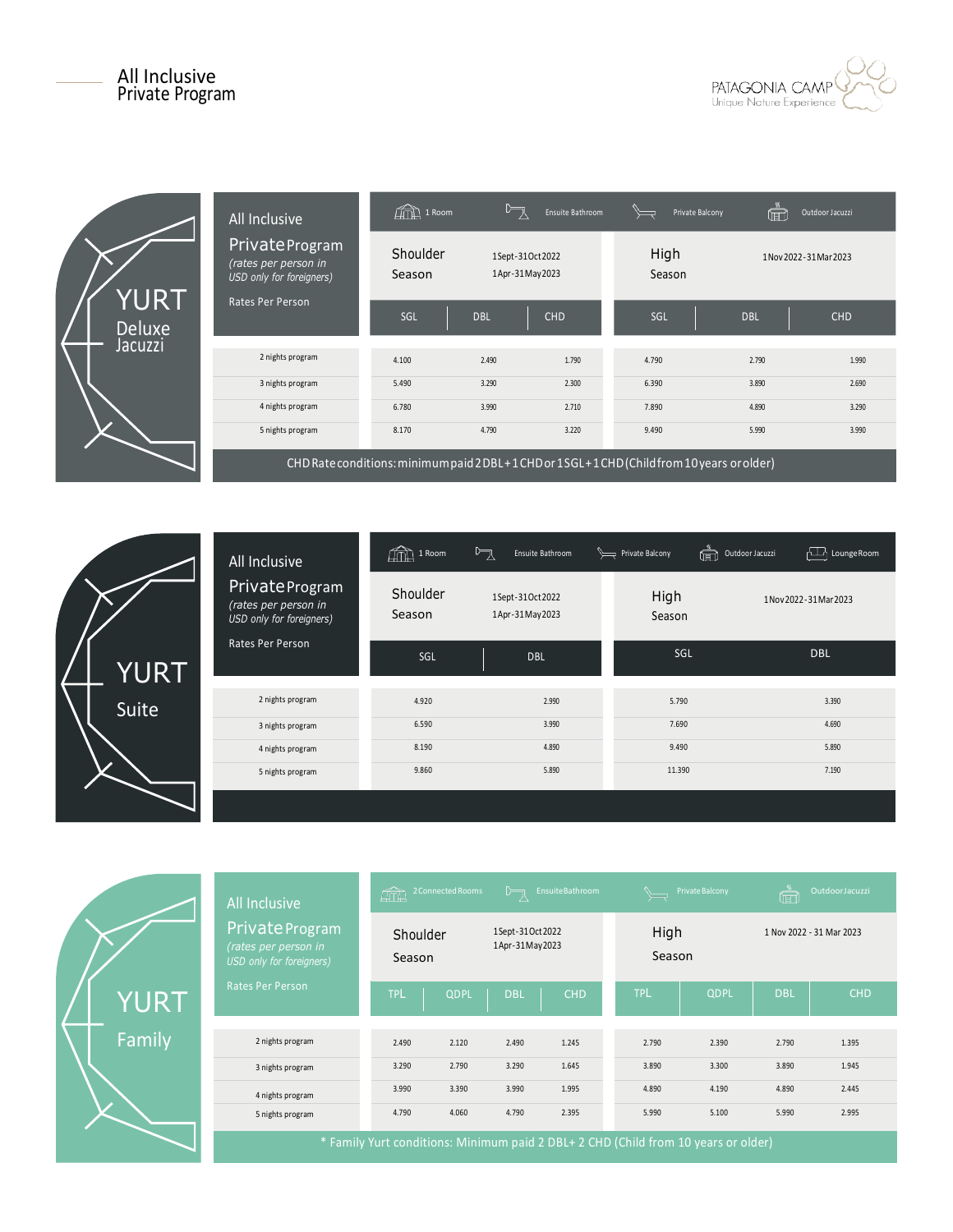### All Inclusive Private Program



- AccommodationinDeluxeYurt+Jacuzzi,SuiteYurtorFamilyYurt

depending on your request.

- Fullboard(buffetbreakfast/lunchorboxlunch/menudinner).

- Open bar.

- Private excursionsfromour catalogue of included activitiestoTorres del Paine National Park and surroundings (excursions are subject to availability and weather conditions). One external excursion is included.

- Bilingual guides(Spanish/English).
- EntrancefeetoTorresdelPaineNationalPark.

- Private transfers from and to Punta Arenas, Puerto Natales, Cancha Carrera or Cerro Castillo. ForEl Calafate the transferin or out will be included.

### All inclusive private programs include All inclusive private programs don't include

- Phone calls.

- Laundry.
- Any other items not mentioned or extras.

*\*\* Note:*

*FromDecember15,2022toJanuary15,2023only3to5nightsAll inclusive programs will be sold.*

*(Specialbookingconditionsandpaymentpolicyapplies for thispeak season, check our cancellation policies).*

### Generalnotes

- RatesinUSDaretaxexemptforforeignerguestsnotresidentsin Chile.ToapplyforataxexemptionguestsmustpayinUSDand showtheirvalidpassportandtouristcarduponthecheck-in.

- Rates are valid from September 1, 2022 to May 31, 2023. Check our opening / closingdates.

- From December 15, 2022 to January 15, 2023 only 3 to 5 nights AllInclusivePrograms will besold andspecial conditions and payment policyappliesforthispeakseason,checkthetableon the following page.

-Childrateapplyfrom10to12yearsoldinadditionalbed sharing Yurt with their parents.  $\blacksquare$ 

- Maximum 1 additional bed per Yurt.

- Inordertogivefamiliesthemostenjoyableexperience atPatagonia Camp, our hotel is recommended for children aged 10 years or older.

- All rates are expressed in USD (american dollars). Here are a strategies to the strategies of delay in flight arrivals or cruises is out of the responsibility of Patagonia Camp.

> -Excursionsaresubjecttochangesaccordingtoweather conditions and availability. Shared excursions will be organizedin groupsat guestarrival.Departuresingroupsof2Yurtsminimum perexcursion. Excursionswith2guestareconsideras private.

-Forgroupswerequireapreliminaryroominglisttobesent90 days before the group arrival. The final rooming list must be sent 40 days before the check in date.

- Transfer schedules are subject to changes without prior notice according to national flights.

-Duringpeakseason(December15toJanuary15)reservations forseries (series including small groups) and large groups will not be available.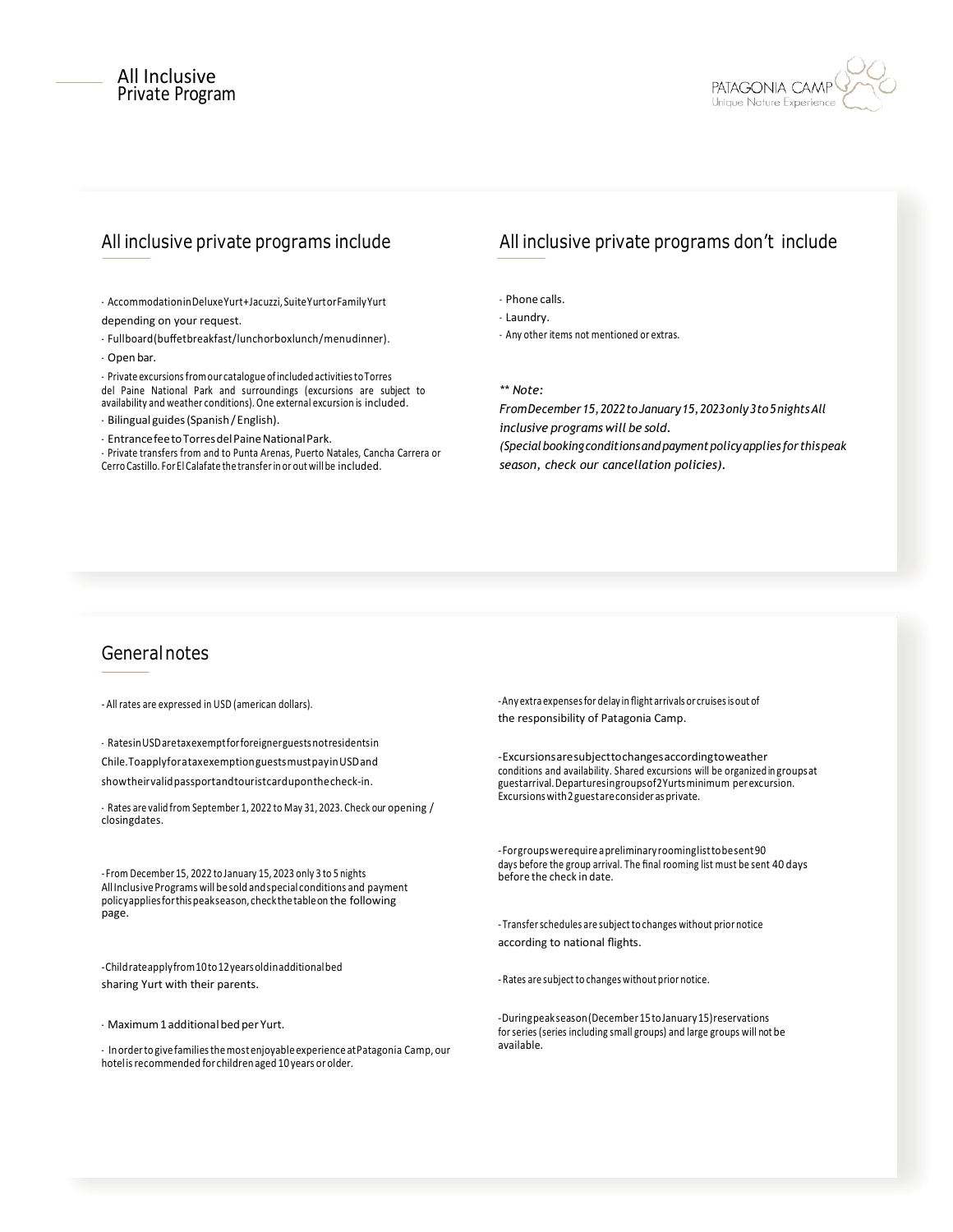#### Reservations

Reservations must be requested via e-mail to: [jar@amazonadventures.com](mailto:jar@amazonadventures.com)

Foreverybookingmadethecustomerwillreceiveaconfirmation number asbackuponbothsides.Abookingisunderstoodas confirmedonly afterreceivingawrittenconfirmation.

#### Tentative reservation

Reservations without depositswillbeconsider as"tentative" until the paymentis done. IncasePatagonia Camp receives enquiries for the same dates of the "tentative" booking, we will get in contactwiththeclientto askforthedeposit,andtheclientwill have 5 working days to do the payment, otherwise Patagonia Camp can cancelthereservation without priornotice.

#### Modifications

ó

Modifications are subject to Patagonia Camp availability. Modifications must be requested via e-mail to: [jar@amazonadventures.com](mailto:jar@amazonadventures.com)

It is understood the reservation is modified only after receiving the confirmation change written.

#### Modifications after the dead line

Patagonia Camp will make every effort to assist you if you wish to

alter your arrangements, but it may not always be possible. Please note that if your request for an amendment is made within the cancellation periods detailed under our published Cancellation Policy, such an amendment may be treated as a cancellation and re-booking and the normal cancellation charges detailed will apply. Apply for amendments thatin- volves a reduction in the number of persons, roomnights and/orYurts.

For all booking we require the following information for each guest:

Name Date of birth Citizenship Passport number Transfer IN/OUT contact place

Nutritional requirements

#### Availability enquiry

The confirmation of availability is given in writing by email. This meansthat aYurtisnotconsiderbookedorasatentative reservationwhen availabilityisaskedoverthephone,Skypeor Whatsapp.WhenTour Operatorsaskforavailabilitybyphone, theymustsenda formalrequest viaemailtoholdtheYurtas a tentative reservation or as a confirmed booking. Once the formal codeisreceivedviaemail,TourOperatorscan confirmthe availability to their clients; this is defined likes this, due to bookings are very dynamic.

#### Individual (1 to 4 persons / up to 2 yurts)

To make a reservation we require a deposit of 30% of the total reservation cost within 5 working days after the confirmation has been received. The remaining balance must be paid 45 days before to check in. When boo- king within 45 days previous the check in, the reservation must be paid immediately infull.

For reservations during peak season the remaining balance must be paid 60 days before to check in

#### Smallgroups(5to14persons/between3-7yurts)

Tomake areservationwerequireadepositof30%ofthetotal reservation cost within 5working days afterthe confirmation has been received.

Theremainingbalancemustbepaid75daysbeforethecheckin.

Whenbookingwithin75 days previoustocheckin,thereservationmust be paid immediately in full.

For reservations during peak season the remaining balance must be paid 105 days before to check in.

#### Large groups (15 or more people / 8 or more yurts)

To make a reservation we require a deposit of 30% of the total reservation cost within 5 workingdays aftertheconfirmationhas beenreceived.

The remaining balance must be paid 105 days before the check in. When booking within 105 days previous to check in, the reservation must be paid immediately in full. For all reservations staying during peak season from December 15 to January 15, special booking conditions, payment and cancellation policies apply, please check the tableattheend ofthis document.

During peak season (December 15 to January 15) reservations for series (series including small groups) and large groups will not be available. A reservation (individual or group) is confirmed only once payment of the deposit is received. It is understood that any reservation without the de- posit is not confirmed from the client and therefore can be cancelled by Patagonia Camp according to its needs without priornotice.

Important Note: All Payments to Patagonia Camp by wire transfer must include all relevant bank charges and/or other expenses, and is the responsibility of the payee toassume thesecharges.Appliesforindividual and groupsreservations.